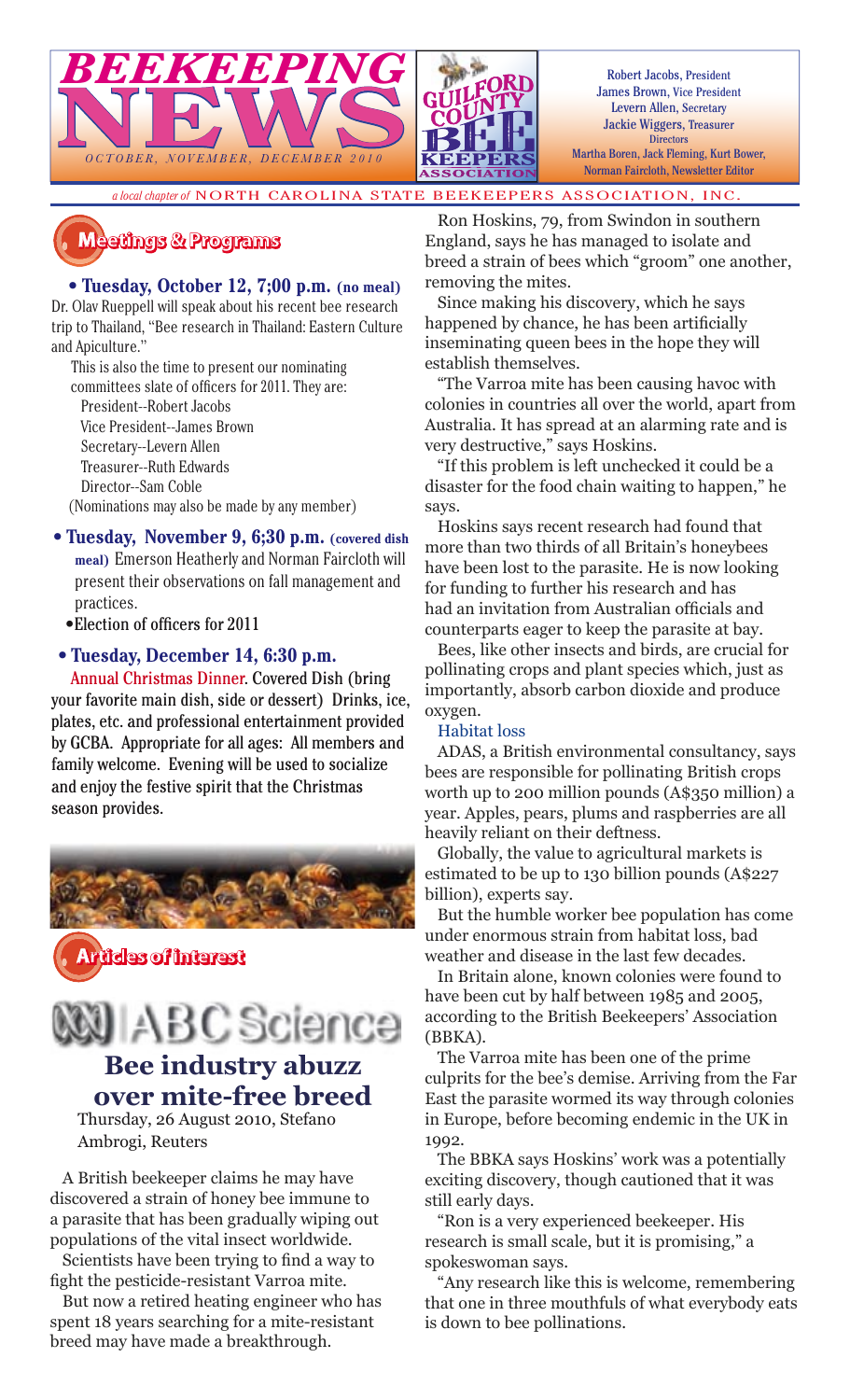



#### **Insulin Signaling Key to Caste Development in Bees**

 info@americanbeejournal.com What makes a bee grow up to be a queen? Scientists have long pondered this mystery. Now, researchers in the School of Life Sciences at Arizona State University have fit a new piece into the puzzle of bee development. Their work not only adds to understanding about bees, but also adds insights into our own development and aging.

The study, which appeared in the June 30 online edition of Biology Letters, shows that a key protein in the insulin signaling pathway plays a strong role in caste development among bees.

A female bee can become either a worker or a queen. Queen bees are larger and live longer than workers. Queen bees are also fertile while workers are essentially sterile. A queen has only one role—to lay eggs—while workers tend the hive, care for the queen and larvae, and forage for food.

"The incredible thing is that both of these types of female honeybees emerge from the same genome," says Florian Wolschin, an assistant research professor in the School of Life Sciences in ASU's College of Liberal Arts and Sciences, is the lead author of the study. "So how does that happen?"

Workers determine the fate of the larvae by what they feed them. The amount and composition of food that the larvae receive determine whether they become workers or queens. People have known this for many years, but exactly what happens inside the cells to create this split isn't completely clear.

Wolschin, Gro Amdam, an associate professor, and Navdeep S. Mutti, a postdoctoral research associate, found that the insulin signaling pathway plays a role in caste development. Insulin is a hormone found in humans and many other animals, and insulinlike peptides have been discovered in bees. Insulin moves glucose—sugar—from the bloodstream into the body's cells where it can be used.

The researchers suppressed one of the key proteins in this pathway in honeybee larvae. The protein, called the insulin receptor substrate (IRS), has been linked to growth, development and reproduction in mice. The researchers fed the altered larvae a queen's diet, but they developed into workers, not queens.

IRS is only one component of the process that decides a bee's ultimate fate. Wolschin says several other molecules are known to play a role, including DNA methyltransferase, juvenile hormone and a protein called TOR.

"Those are all very important and fundamental mechanisms," says Wolschin. "One single part cannot alone be responsible. It has to be the interplay between different mechanisms that finally results in the divergence of queens and workers."

The researchers are now looking at the interconnections between several of these factors. "We want to see if maybe there's a hierarchy involved. Several of the components are probably 'upstream' of other processes. So they serve as mass regulators and switches," says Wolschin.

Honeybees are vitally important to our economy through pollination of crops as well as production of honey, wax and royal jelly. Understanding bee biology is crucial to maintaining this industry in the face of problems like colony collapse disorder.

Wolschin adds that bees also provide an important model system that can help us understand our own biology. For example, scientists have successfully reversed many signs of aging in worker bees.

"That is pretty unique," says Wolschin. "You don't have other model organisms in aging research that can do that." end.



# **Michelle Obama Inspires Urban Beekeeping**

Ashley Michelle papon, Aug 26, 2010

Looking to develop an unusual but environmentally-friendly hobby? Consider getting into beekeeping, the ancient art of tending bees and cultivating honey. Once largely viewed as a novelty of farms and granola ranch owners, interest in the practice has surged recently, particularly among young, urban women.

"Beekeeping classes from Medina, Ohio, to the suburbs of Washington, D.C., and New York are seeing an unexpected shift in enrollment. Numbers are way up as thousands of novices take up the hobby," National Public Radio's Allison Aubrey confirms. "And who are these new beekeepers? Increasingly, they're women."

The rising enrollment in beekeeping classes aren't the only indication that there's a growing attraction to the beekeeping movement. Subscriptions to bee-oriented publications like Bee Culture have spiked, while organizations dedicated to the art of beekeeping are likewise seeing an explosion of member numbers. The San Francisco Beekeeper Association's numbers have swelled from 75 to over 200 in just the last few years, according to NBC's Bay Area affilate.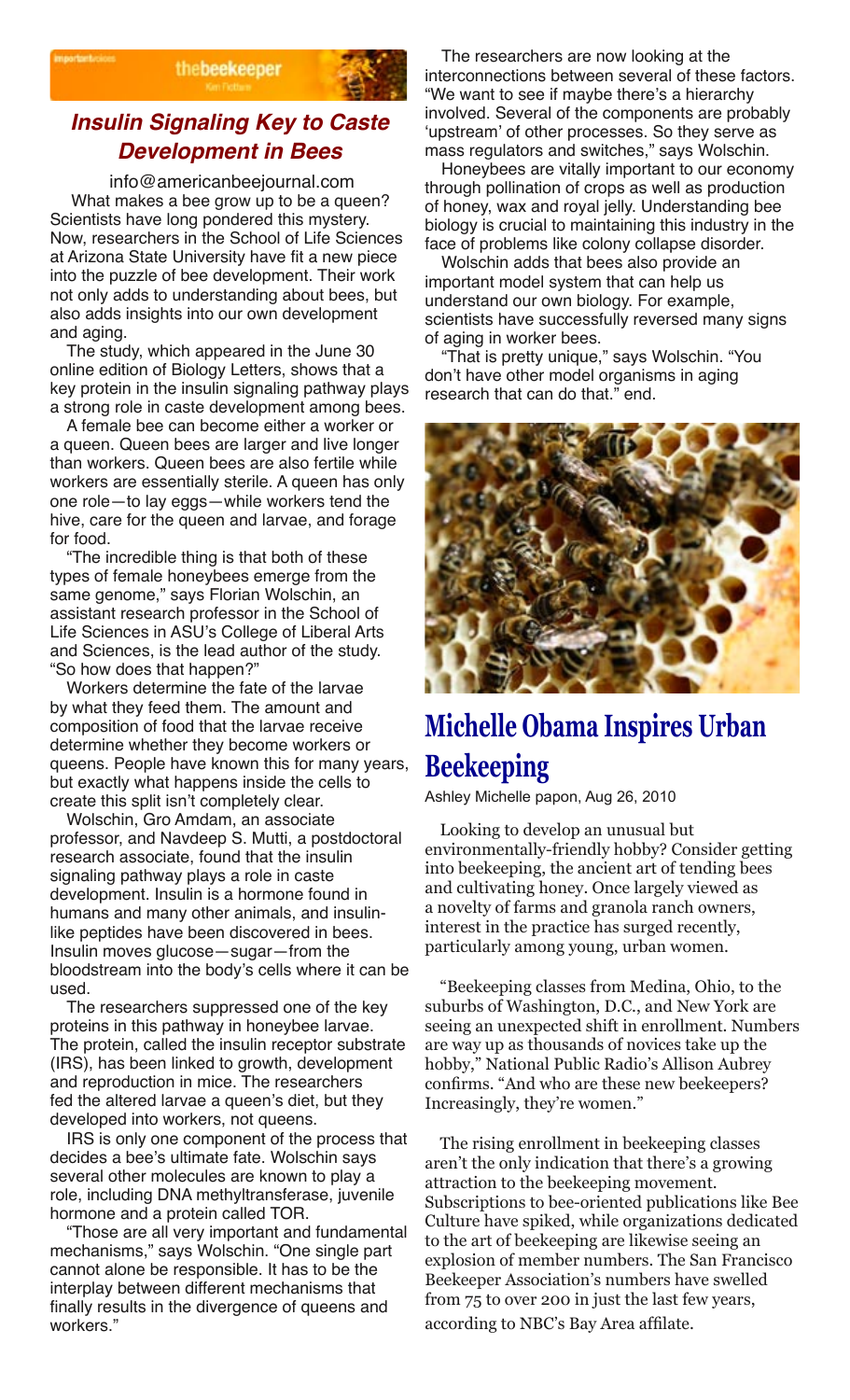# **Hope You Like Beets, Because The Bee Crisis Could Soon Be Hitting the U.S. Food Supply**

The effects of colony collapse disorder have been masked by imported bees, but a perfect storm is brewing, and it will leave no grocery store unscathed. July 23, 2010 at 9:01am by Kim Flottum

There are not enough honey bee colonies in this country to pollinate the food we need pollinated because of the continuing overwhelming losses during both spring and summer. To meet the increasing demand we import colonies from Australia. Without them, fruit, nut and vegetable growers in parts of the country will have to change what they grow because they couldn't grow what they are growing now.

The colonies we have do not have enough good forage available to thrive, and what land they have is disappearing at a rapid rate. The millions of acres of corn and soybeans and wheat and oats and barley and grassland pasture do not a honey bee restaurant make. They need a continuous diversity of flowers available for a healthy, balanced diet, and, to produce a honey crop... even enough honey for themselves, let alone a surplus for beekeepers to harvest. And with the crackdown demanded by Congress on honey being brought into the U.S. illegally there's a good chance there won't be enough honey produced, and not enough available to import to meet the needs of U.S. consumers.

And honey consumption continues to climb every year -- not per capita consumption, but overall use. Every person in the U.S. consumes right about a pound of honey every year, year in and year out. That comes to about 310 million pounds needed next year, and in a good year we'll produce just 200 million pounds.

This country has never had a honey shortage because there have always been imports available to take up the slack. And we've never had a food shortage because we've always had imports to take up the slack. And we've never had a honey bee shortage because we've had imports as long as we've needed them. But if it all falls apart again this winter…imports of bees get banned, honey bee populations in this country crash again, imported honey gets the scrutiny it needs and much of it is no longer allowed and the illegal stuff is confiscated, and farmers change cropping plans because honey bees aren't available to pollinate…you know what happens?

You're local farm market starts to have bare stalls every weekend, and the cost of joining a CSA goes up next spring, and the cost of honey goes through the roof. Right now the U.S. average, that's average, price for a one-pound jar of honey is right about \$5, but that's including the imported stuff. Take that off the market and the price goes to \$8 a pound overnight., and \$10 in another year.

What else happens? Without Australian bees the price for farmers to rent a colony of honey bees goes from \$150 to \$200 overnight. Maybe more. But here's what's more important. Almonds, which are expanding this year will require 20,000 more colonies or so, and they pay top dollar: \$200 an acre, as I just mentioned. But your local apple grower, blueberry grower and regular small vegetable grower can't come close to that price. They can pay maybe \$75 at most, but usually closer to \$35 or \$40. So far. That, too will change. A conservative estimate is prices will start at \$50. But what's worse is that these growers, for the most part, don't need thousands of colonies, or even hundreds. Or even 50. They need 10, or a dozen. And, like everything else, bulk prices are cheaper. And undoubtedly the crops that he grows will reflect that change. More corn, less squash, more beans, fewer strawberries. More beets, fewer peppers. But beets are good for you, don't you know?

Colony Collapse Disorder has not gone away but so far we have been able to hide the problems it is causing. Slowly the cover is coming off and the real threat to our food supply is at hand. I hope you like soybeans, and corn and wheat, and rice. Find some recipes. Quick.

Read more: [http://www.thedailygreen.com/environmental-news/blogs/bees/colony](http://www.thedailygreen.com/environmental-news/blogs/bees/colony-collapse-disorder-food-0723#ixzz10rLIkwPh)[collapse-disorder-food-0723#ixzz10rLIkwPh](http://www.thedailygreen.com/environmental-news/blogs/bees/colony-collapse-disorder-food-0723#ixzz10rLIkwPh)

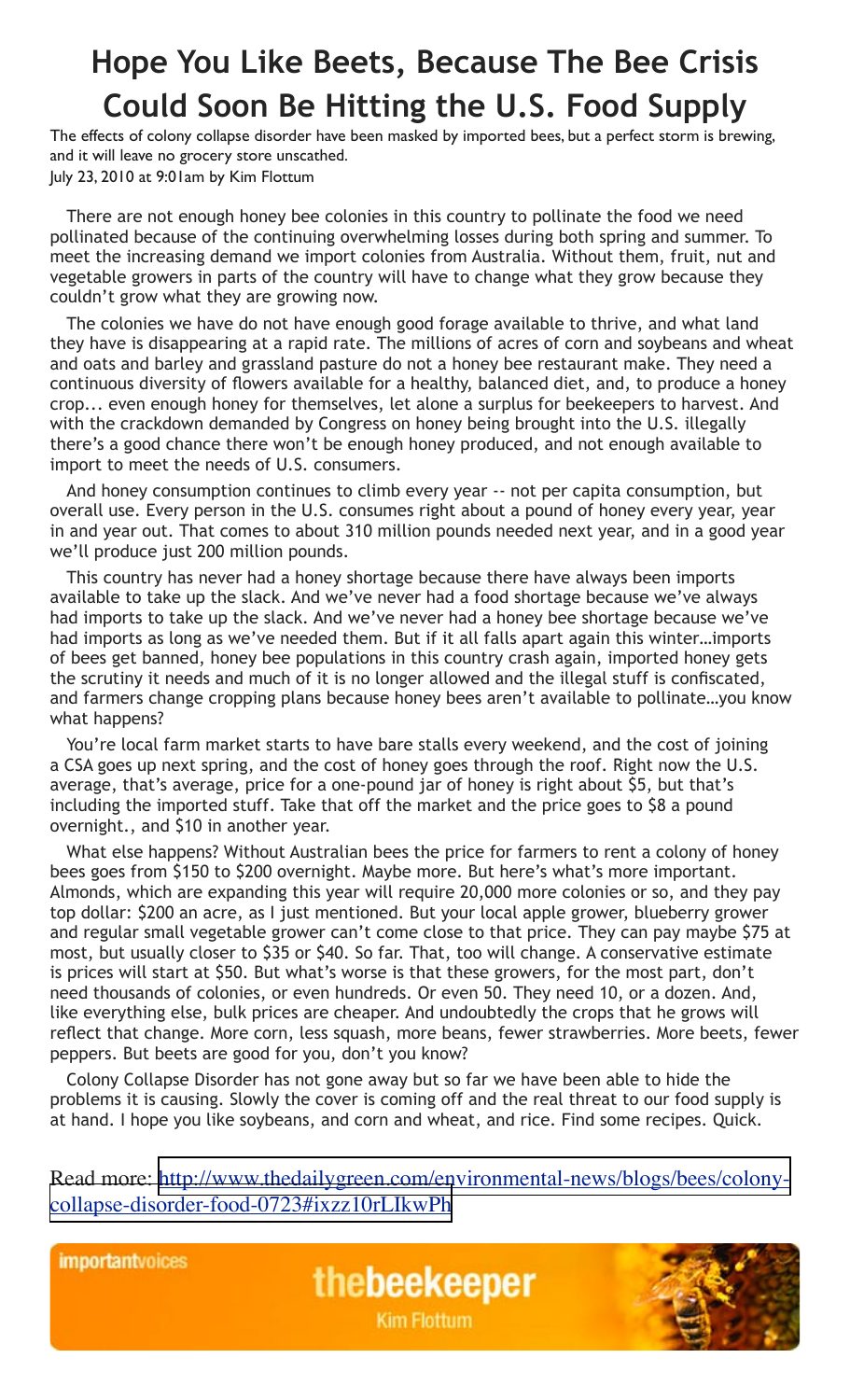### **Big-City Bees Healthier, More Productive**

by Jennifer Hattam, Istanbul, Turkey, 08.15.10

While their country cousins' populations collapse, bees in Paris are thriving as having a rooftop hive becomes de rigueur for hotels and restaurants seeking an in-house source of home-grown artisanal honey. According to the BBC, the urban bees are healthier and more productive than ones in rural France and they seem to like the City of Light for the same reason many people do: lots of good food.



"City people like flowers. We have parks, we have balconies, we have roadside verges, we have gardens -- and we are planting them all year round with lots of different species to ensure yearround colour," Parisian beekeeper Simonpierre Delorme told the BBC. "In the countryside, by contrast, these days there is often just one crop dominating an entire area. When that has finished blossoming, there is no more nectar for the local bees."

More Honey, Lower Death Rates¤Thanks to the veritable buffet of eating options -- think of it as an apiarian raw bar or cheese platter-- as well as Paris' 10 years as a pesticide-free zone, the bees in the city's 400 and counting hives produce an average of 50 kilograms (110 pounds) of honey each year, and up to 80 kilograms if things go well. In the country, 30 kilograms is considered a good annual yield. According to the National Union of French Beekeepers, they also have a death rate of just 3 to 5 percent, compared to an alarming 30 to 40 percent in rural areas.

No wonder the Grand Palais, the Westin Hotel, and the famous Tour d'Argent restaurant have all followed in the footsteps of the Paris Opera, one of the first buildings to reinstate the urban apiary tradition, some 15 years ago.

Declining Rural Biodiversity<sup>[Dreerer at algeta</sup> though, the success of bees in the city also serves to further highlight their struggles in the countryside, where declining rural biodiversity has made it hard out there for a pollen eater.

"We did an analysis of the honey we made here in Paris and discovered that it contained more than 250 different pollens. In the countryside there can be as few as 15 or 20 pollens," Olivier Darne, an artist and urban beekeeper who create bee-related art installations to raise awareness

about the issue. "It is an unwelcome paradox that city bees do better than country bees. I wish it was not the case. But if you exhaust your resources, you end up with nothing - and this is what the bees are telling us."



"*Pick an aisle* at the grocery store and you'll probably find at least one honey product there," said Clark. "It's a product that is added because of its wholesome, pure

quality and taste, which is all the more reason why this issue is important.

"We estimate that millions of pounds of Chinese honey continue to enter the U.S. from countries that do not have commercial honey businesses," said Clark. "For example, countries such as Indonesia, Malaysia, Taiwan, Thailand, the Philippines and Mongolia raise few bees and have no history of producing honey in commercial quantities, yet have recently exported large amounts of honey to the United States.

"Honey has earned a special place in people's hearts and minds as a wholesome, natural food. We want to protect that reputation and quality," said Clark.

To further clarify its mission and for trademark purposes, the North American initiative formerly known as "Honest Honey" has changed its name to "True Source Honey."

The True Source Honey<sup>TM</sup> Initiative is an effort by a number of honey companies and importers to call attention to the problem of illegally sourced honey; to encourage action to protect consumers and customers from these practices; and to highlight and support legal, transparent and ethical sourcing. The initiative seeks to help maintain the reputation of honey as a high-quality, highly

valued food and further sustain the U.S. honey sector. In order to complement [www.truesourcehoney.com,](http://www.truesourcehoney.com/) the True Source Honey Initiative has launched a Twitter feed and Facebook page to share and discuss important news. You can follow the True Source Honey Initiative on [Twitter](http://twitter.com/TrueSourceHoney) and [Facebook.](http://www.facebook.com/home.php?#%21/pages/True-Source-Honey/142598785755162?ref=search)